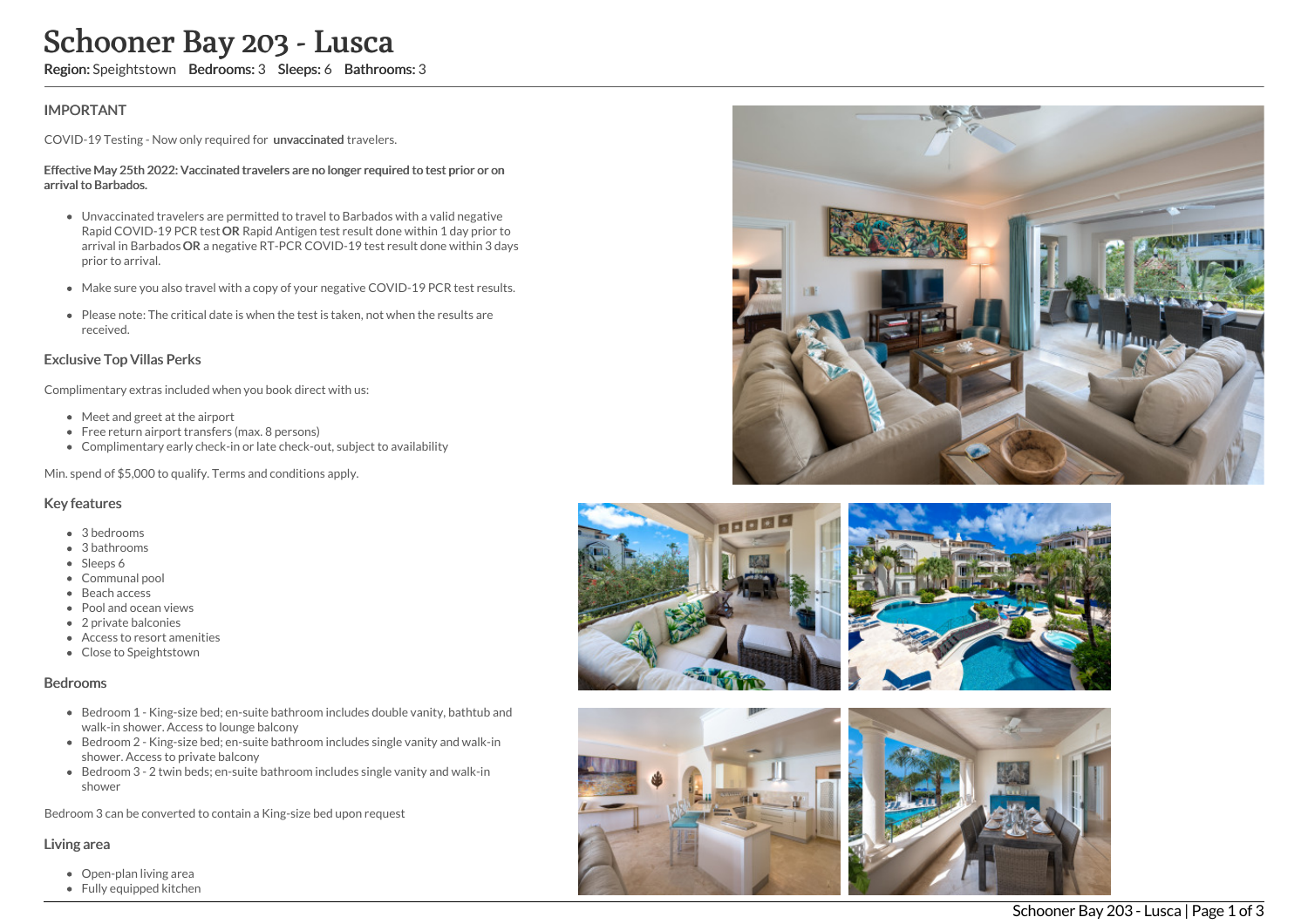- Breakfast bar with seating
- Tastefully furnished living room with flat-screen TV and comfortable sofas

# Outside area

- Communal pool
- Covered private balcony with outdoor lounge seating and alfresco dining area
- Private balcony

## Home entertainment

• Flat-screen TV in living area

## General

- Air conditioning in bedrooms
- Ceiling fans throughout
- Complimentary wifi
- Bedding and towels included
- Private parking
- Beach and pool towels provided
- Security CCTV
- Safe in all bedrooms
- Laundry room
- Children under 15 not permitted

# **Staff**

- 24-hour security
- $\bullet$  Housekeeper (available 3 days a week)

# Resort amenities

- Fitness centre
- Swimming pool
- Gazebo
- Sundeck
- 24-hour security